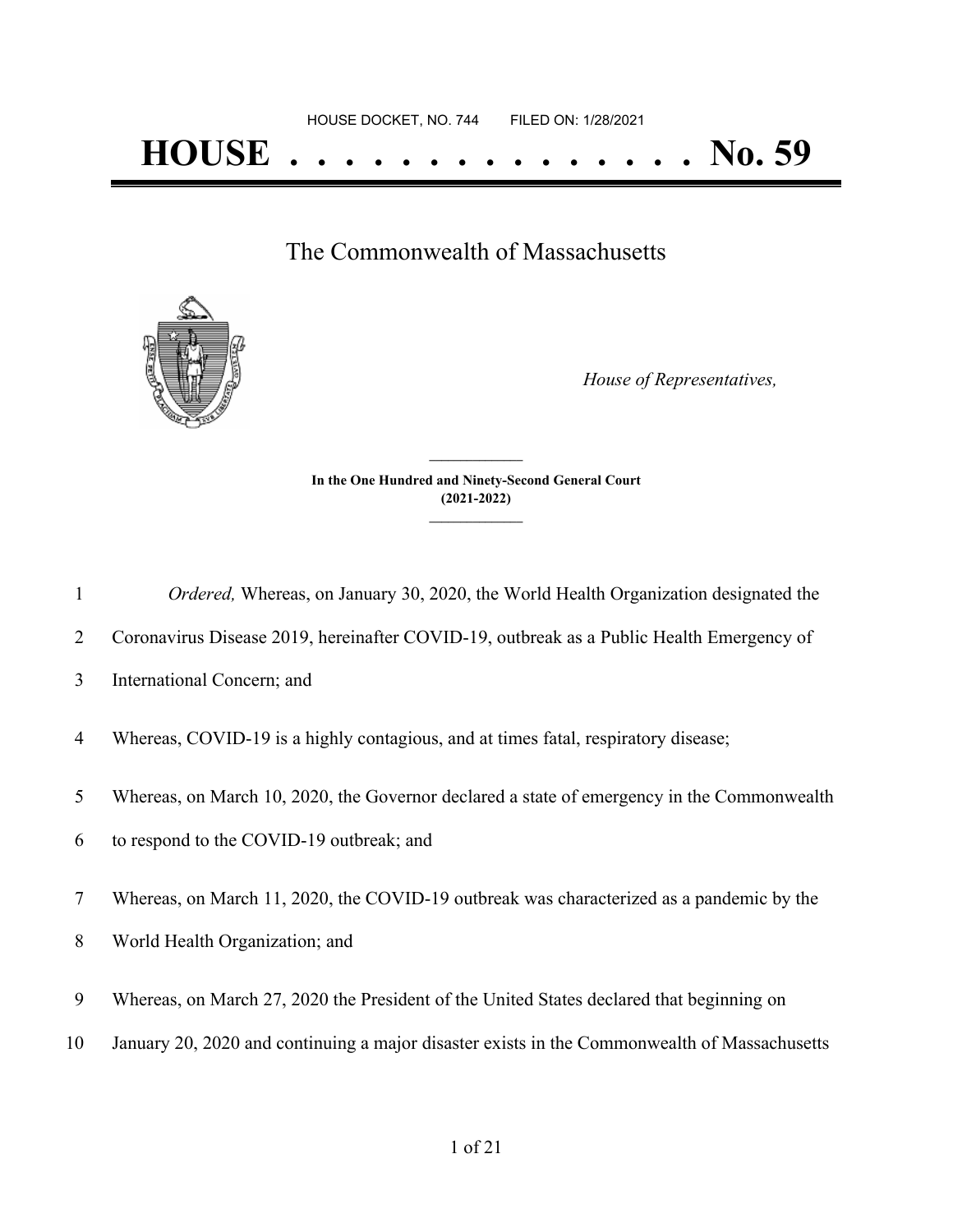| 11 | and ordered Federal assistance to supplement Commonwealth, tribal, and local recovery efforts    |
|----|--------------------------------------------------------------------------------------------------|
| 12 | in areas of the Commonwealth affected by the COVID-19 pandemic; and                              |
| 13 | Whereas, on May 4, 2020 the House of Representatives exercised its exclusive constitutional      |
| 14 | authority to settle the rules and orders of proceeding in the House of Representatives for the   |
| 15 | 191st General Court pursuant to Article 10 of Section 3 of Chapter 1 of Part the Second of the   |
| 16 | Constitution of the Commonwealth by adopting Temporary Emergency Rules through January 5,        |
| 17 | 2021; and                                                                                        |
| 18 | Whereas, on December 22, 2020, the Governor issued COVID-19 Order No. 59, Temporarily            |
| 19 | Applying Further Capacity Restrictions to Statewide COVID-19 Safety Rules limiting the size of   |
| 20 | indoor gatherings to 10 people and outdoor gatherings to 25 people; and                          |
| 21 | Whereas, on January 7, 2021, the Governor issued COVID-19 Order No. 60, Extending the            |
| 22 | Application of Additional Capacity Restrictions to Statewide COVID-19 Safety Rules               |
| 23 | established by COVID-19 Order No. 59 through 12:00 noon on January 24, 2021; and                 |
| 24 | Whereas, the House of Representatives exercised its exclusive constitutional authority to settle |
| 25 | the rules and orders of proceeding in the House of Representatives for the 192nd General Court   |
| 26 | pursuant to Article 10 of Section 3 of Chapter 1 of Part the Second of the Constitution of the   |
| 27 | Commonwealth on January 6, 2021 by Ordering that the Rules of the House of Representatives       |
| 28 | for 191st General Court be observed until the House exercises its exclusive constitutional       |
| 29 | authority to settle the rules and orders of proceeding in the House of Representatives for the   |
| 30 | 192nd General Court pursuant to Article 10 of Section 3 of Chapter 1 of Part the Second of the   |
| 31 | Constitution of the Commonwealth; and                                                            |
|    |                                                                                                  |

## of 21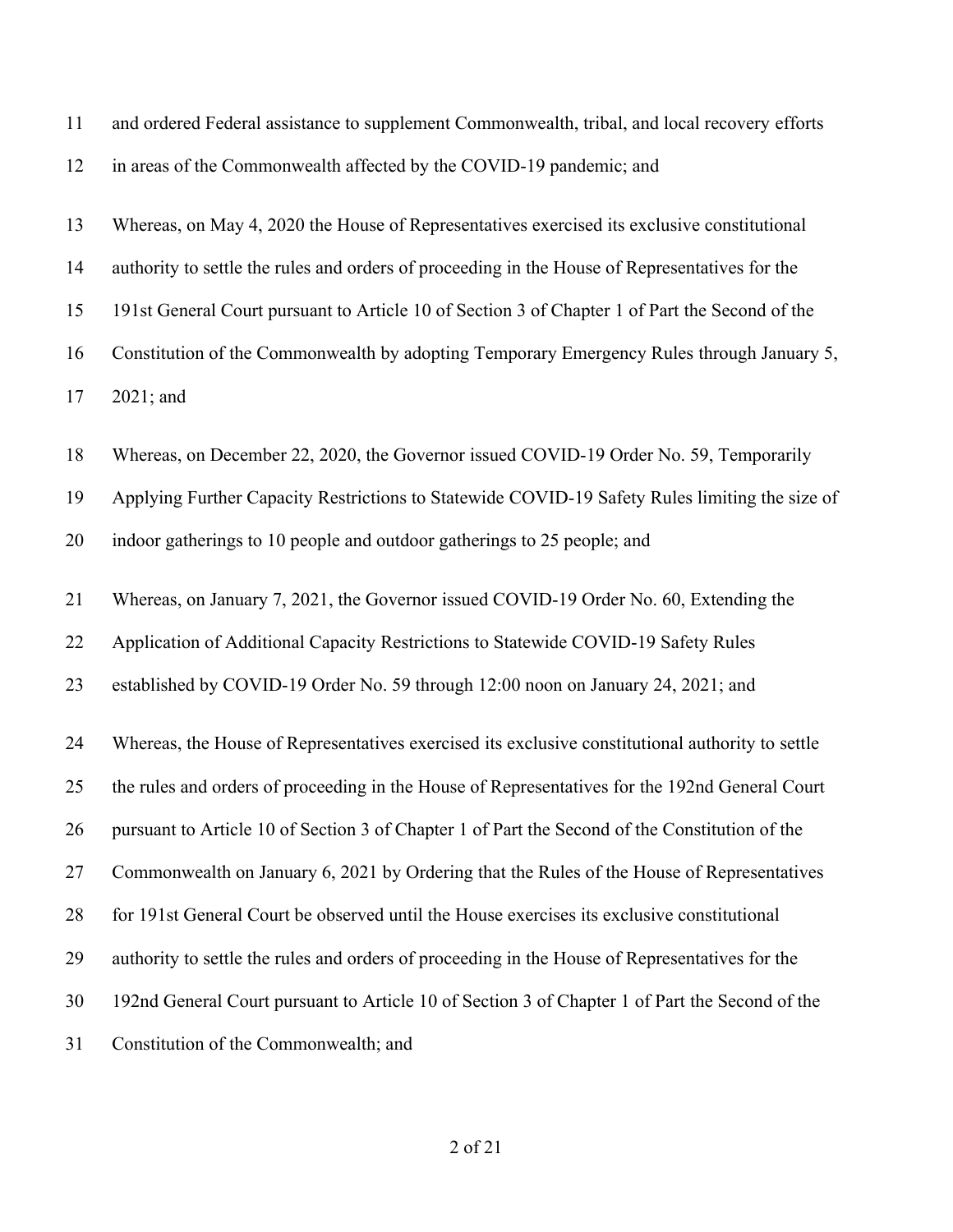| 32 | Whereas, on January 6, 2021, the House of Representatives exercised its exclusive constitutional    |
|----|-----------------------------------------------------------------------------------------------------|
| 33 | authority to settle the rules and orders of proceeding in the House of Representatives for the      |
| 34 | 192nd General Court pursuant to Article 10 of Section 3 of Chapter 1 of Part the Second of the      |
| 35 | Constitution of the Commonwealth by adopting Temporary Emergency Rules; and                         |
| 36 | Whereas, on January 21, 2021, the Governor issued COVID-19 Order No. 62, Further Extending          |
| 37 | the Application of Additional Capacity Restrictions to Statewide COVID-19 Safety Rules              |
| 38 | through 5:00 AM on February 8, 2021; and                                                            |
| 39 | Whereas, pursuant to Article XXX of Part the First of the Constitution of the Commonwealth,         |
| 40 | the Governor's March 10, 2020 declaration of a state of emergency, COVID-19 Order No. 59,           |
| 41 | COVID-19 Order No. 60 and COVID-19 Order No. 62 do not apply to the General Court; and              |
| 42 | Whereas, the worldwide outbreak of COVID-19 and the effects of its extreme risk of person-to-       |
| 43 | person transmission significantly affect the life and health of Members, officers and employees     |
| 44 | of the House of Representatives, as well as the economy, and is a disaster that impacts the health, |
| 45 | security, safety and convenience of the public; and                                                 |
| 46 | Whereas, the House of Representatives concurs with the Governor's declaration of a state of         |
| 47 | emergency and a public health emergency as a result of the COVID-19 pandemic; and                   |
| 48 | Whereas, Article X of the Amendments to the Constitution of the Commonwealth requires that          |
| 49 | the General Court assemble for the political year on the first Wednesday in January and also        |
| 50 | authorizes the General Court to assemble "at such other times as they shall judge necessary"; and   |
| 51 | Whereas, Article XXII of Part the First of the Constitution of the Commonwealth, advises that       |
| 52 | the General Court "ought frequently to assemble for the redress of grievances, for correcting,      |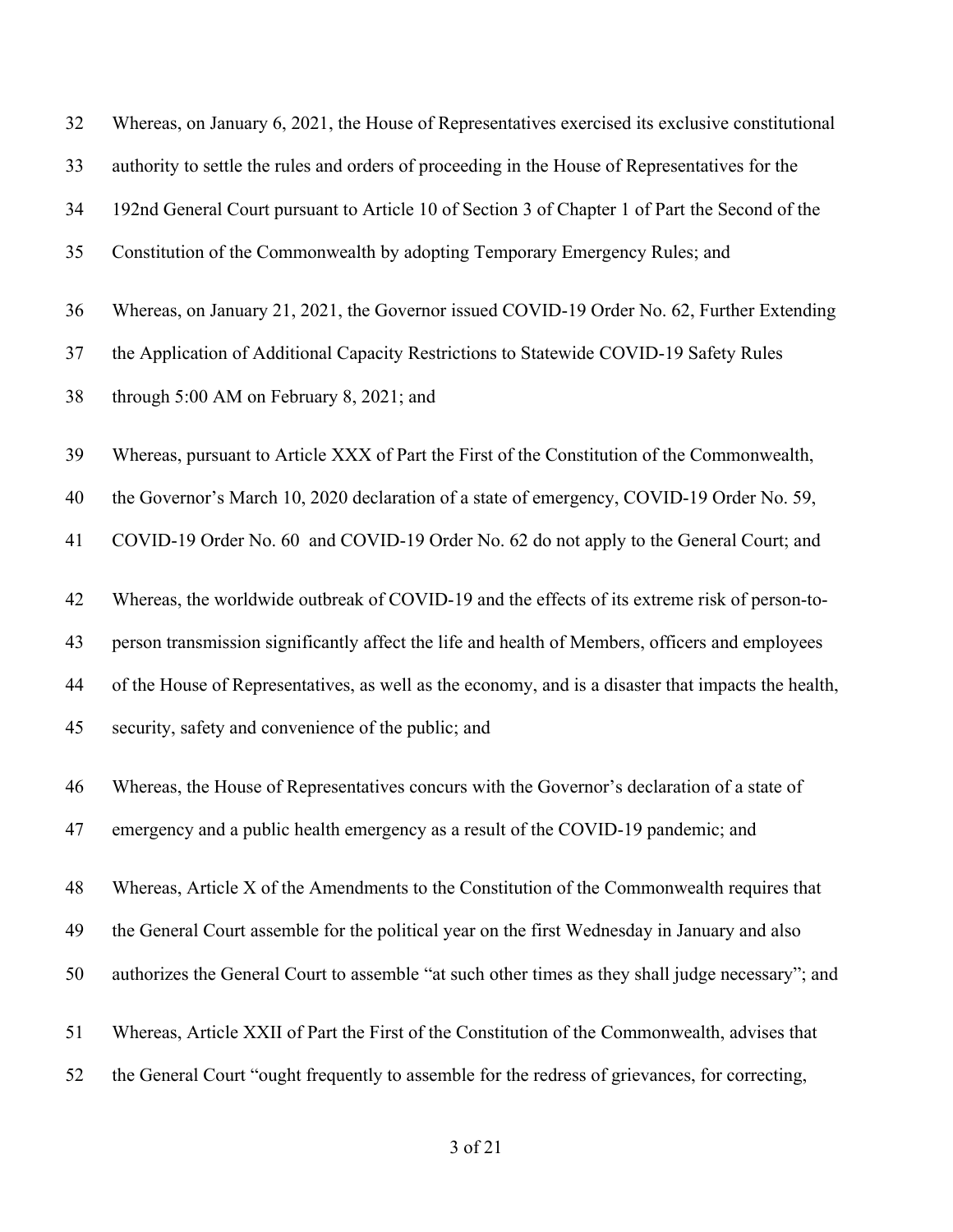| 53 | strengthening and confirming the laws, and for making new laws, as the common good may |
|----|----------------------------------------------------------------------------------------|
|    | 54 require"; and                                                                       |

| 55 | Whereas, pursuant to Article X of the Amendments to the Constitution of the Commonwealth,          |
|----|----------------------------------------------------------------------------------------------------|
| 56 | the General Court assembled for the 2021 political year on January 6, 2021; and                    |
| 57 | Whereas, pursuant to Article XXXIII of the Amendments to the Constitution of the                   |
| 58 | Commonwealth, a majority of the Members of the House of Representatives are required to            |
| 59 | establish a quorum for the transaction of business; and                                            |
| 60 | Whereas, it is critical for the House of Representatives to continue to meet to take additional    |
| 61 | steps to respond to, and mitigate the spread of, COVID-19 to protect the health, security, safety  |
| 62 | and convenience the people of the Commonwealth; and                                                |
| 63 | Whereas, the House of Representatives must, consistent with the guidance of federal and state      |
| 64 | public health authorities, conduct its business in a manner that will ensure the safety of its     |
| 65 | Members, officers and employees; and                                                               |
| 66 | Whereas, pursuant to Article 10 of Section 3 of Chapter 1 of Part the Second of the Constitution   |
| 67 | of the Commonwealth, the House of Representatives has the exclusive constitutional authority to    |
| 68 | settle the rules and orders of proceeding in the House of Representatives; now therefore be it     |
| 69 | Ordered, That, the House of Representatives hereby declares that a state of emergency continues    |
| 70 | to exist within the House of Representatives; and be it further                                    |
| 71 | Ordered, That, the House of Representatives does hereby exercise its exclusive constitutional      |
| 72 | authority to settle the rules and orders of proceeding in the House of Representatives pursuant to |

Article 10 of Section 3 of Chapter 1 of Part the Second of the Constitution of the Commonwealth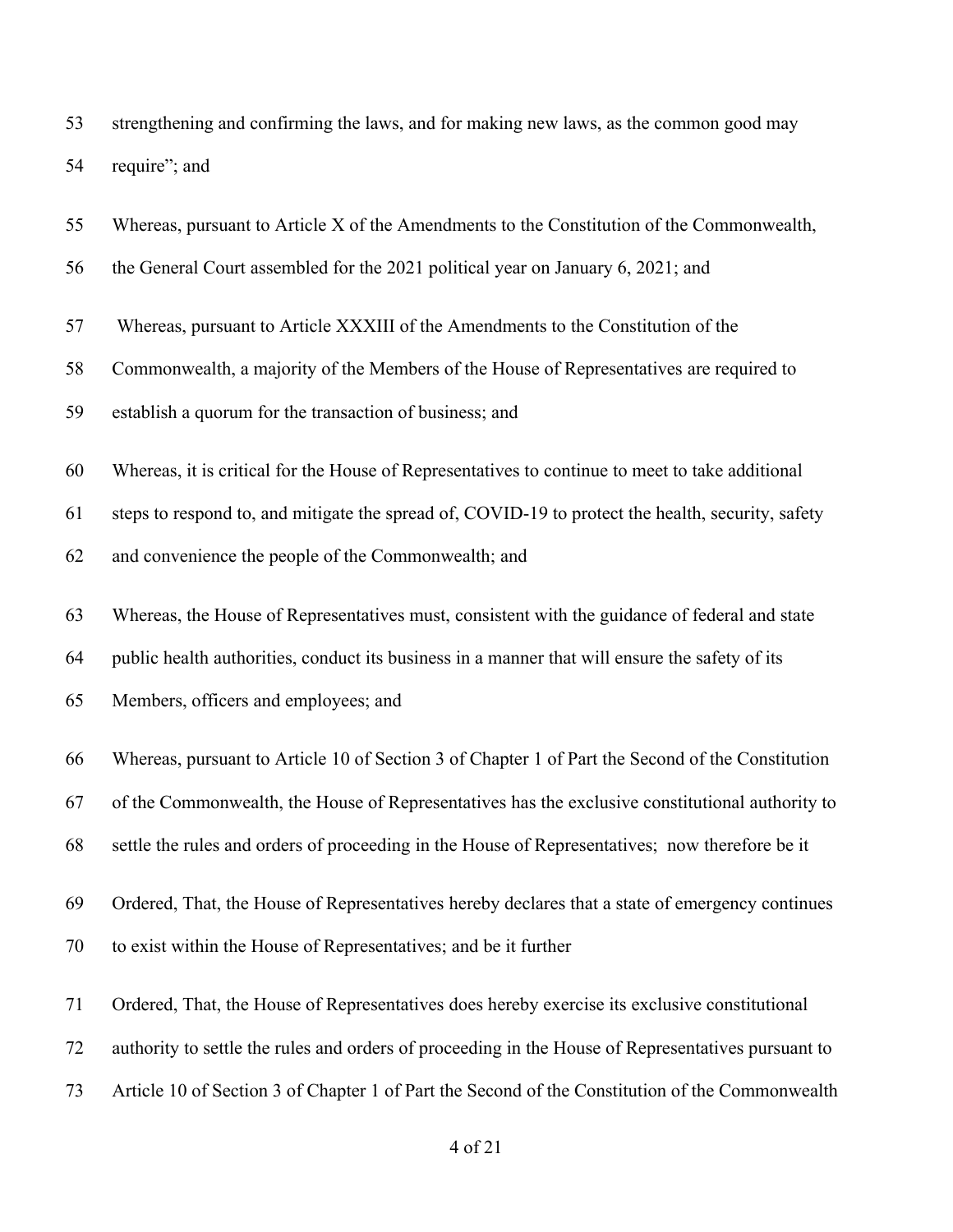| 74 | by establishing, in addition to the standing rules, the following temporary emergency rules for     |
|----|-----------------------------------------------------------------------------------------------------|
| 75 | the operation of the House of Representatives, notwithstanding any provision of the standing        |
| 76 | rules to the contrary, for the duration of the state of emergency within the House of               |
| 77 | Representatives:                                                                                    |
| 78 | Temporary Emergency Rules for the Operation of the House of Representatives                         |
| 79 | Emergency Rule 1. As used in Temporary Emergency Rules 1 through 20, inclusive, the                 |
| 80 | following terms shall have the following meanings:-                                                 |
| 81 | "Clerk", the Clerk of the House of Representatives or, in the absence of the Clerk, an assistant to |
| 82 | the Clerk of the House of Representatives designated by the Clerk to perform the duties of the      |
| 83 | Clerk.                                                                                              |
| 84 | "Formal session", a formal session of the House during a declared state of emergency within the     |
| 85 | House.                                                                                              |
| 86 | "House", the House of Representatives.                                                              |
| 87 | "House Chamber", the House Chamber within the Massachusetts State House in Boston or the            |
| 88 | location to which the House at its previous formal or informal session adjourned to meet.           |
| 89 | "Member", a Member of the House of Representatives for the 192nd General Court.                     |
| 90 | "Monitor", one of the Members appointed by the Speaker pursuant to Standing Rule 8, or a            |
| 91 | Member of the House appointed by a monitor to temporarily perform the duties of the monitor.        |
| 92 | "Participating remotely" or "remotely present", participating by telephone, teleconference, video   |
| 93 | conference or other means.                                                                          |

## of 21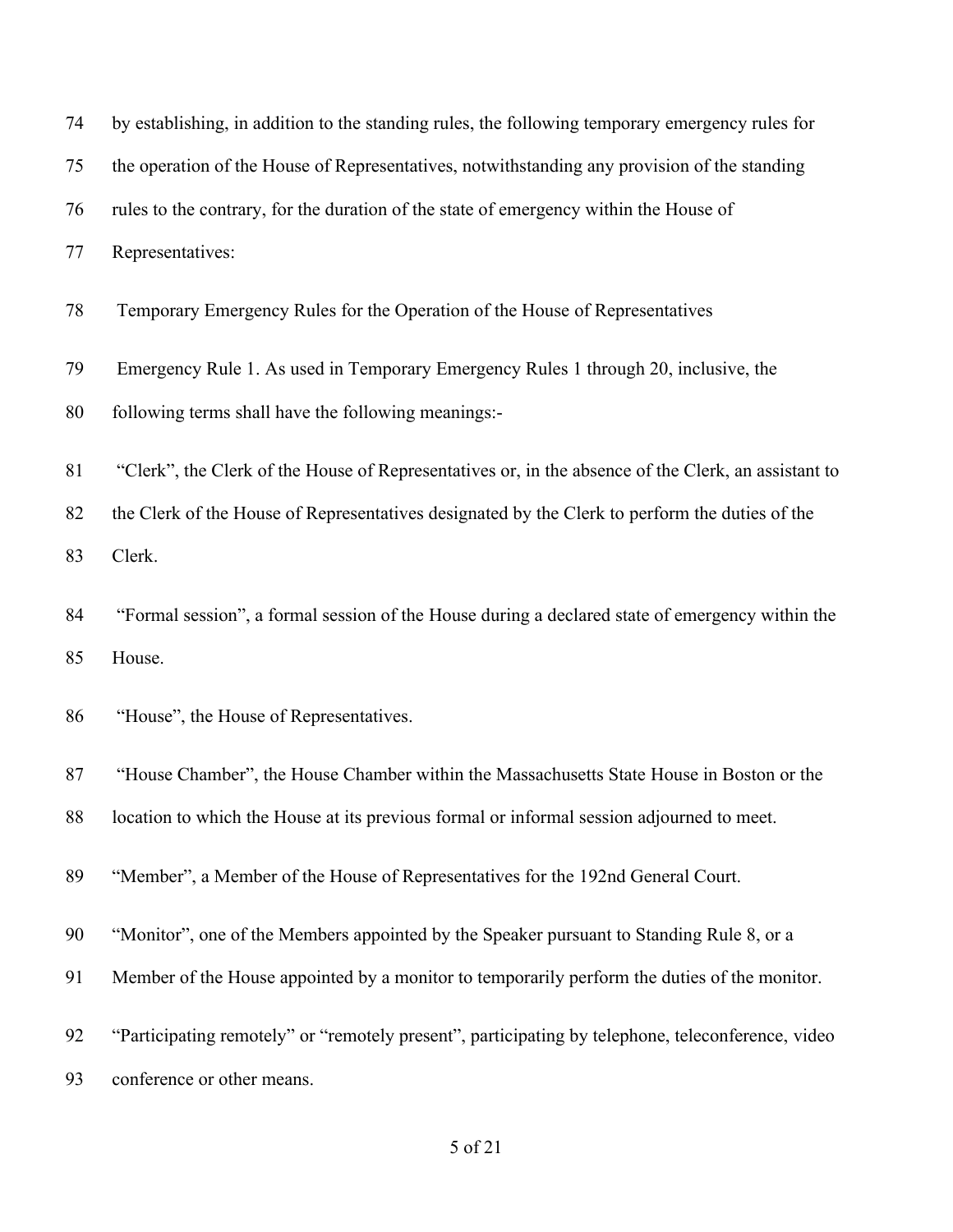"Present", a Member either physically present in the House Chamber for a formal session or remotely present, and participating in a formal session.

"Quorum", eighty-one Members present for a formal session.

 "Speaker", the Speaker of the House or the Member presiding at the formal session of the House after being appointed by the Speaker to perform the duties of the Chair pursuant to Standing Rule 5.

 "Standing rules", the rules of the House of Representatives for the 191st General Court which shall be observed until the House exercises its exclusive constitutional authority to settle the rules and orders of proceeding in the House of Representatives for the 192nd General Court pursuant to Article 10 of Section 3 of Chapter 1 of Part the Second of the Constitution of the Commonwealth.

 Emergency Rule 2. (a)(1) During the state of emergency within the House, the House may assemble with Members participating remotely for any reason, including without limitation: (i) pursuant to Article X of the Amendments to the Constitution of the Commonwealth; (ii) for purposes of taking and subscribing the oath before the governor and council pursuant to Article I of Chapter VI of Part the Second of the Constitution of the Commonwealth; or (iii) in a formal session. Members participating remotely may vote on any question or other matter before the House. Members participating remotely shall be considered present and in attendance for all purposes, including for purposes of determining a quorum pursuant to Article XXXIII of the Amendments to the Constitution of the Commonwealth or any standing rules and for purposes of taking and subscribing the oath before the governor and council pursuant to Article I of Chapter VI of Part the Second of the Constitution of the Commonwealth.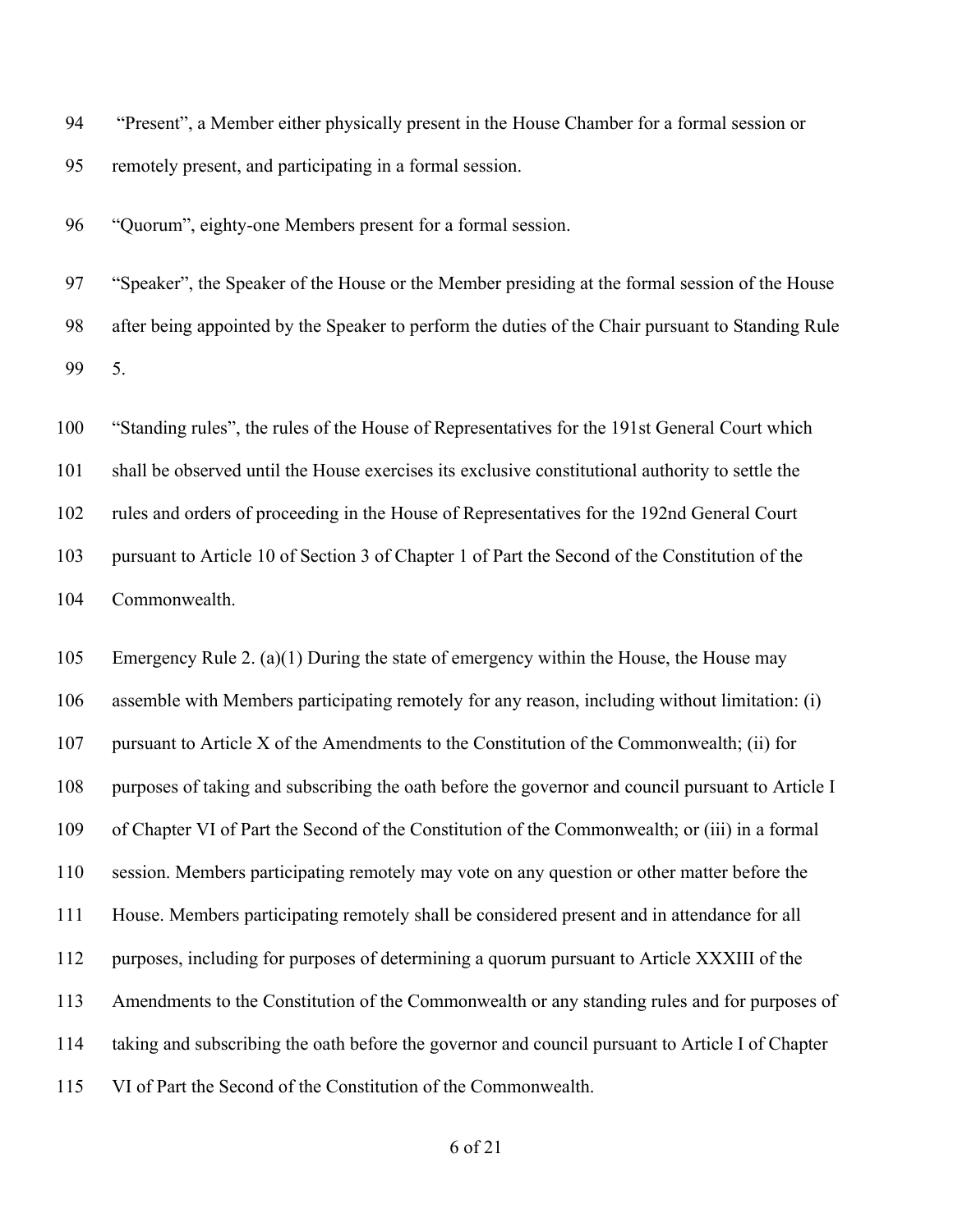(2) A Member participating remotely shall have the same privileges, rights and responsibilities as if the Member were physically present in the House Chamber, including without limitation, the right, privilege and responsibility to cast votes on all questions or other matters brought to a vote and the ability to the take and subscribe the oath required pursuant to Article I of Chapter VI of Part the Second of the Constitution of the Commonwealth.

 (3) The Speaker shall provide to all Members via electronic mail by 5:00 P.M. on Friday of the week preceding the formal session in which Members may be participating remotely, the mode of participation to be used by Members participating remotely and specific instructions for each Member on how to join the session and participate remotely.

 (4) At the commencement of a formal session, the Speaker shall take the Chair at the hour to which the House stands adjourned, call the House to order and immediately order a quorum roll call.

 (5) (i) The House shall not be called to order before the hour of 10:00 A.M. nor meet beyond the hour of midnight unless by unanimous consent of the Members present.

 (ii) All votes taken on the enactment of any bill or resolve during any formal session where Members are participating remotely shall be by roll call vote.

 (6) The Clerk shall prepare a Journal for the House for any formal session of the House held during the state of emergency within the House. The Journal for the House may reflect that the formal session was convened pursuant to emergency rules, but shall not deviate in any substantive manner from the Journal of the House required to be prepared by the Clerk pursuant to Standing Rule 10. The Journal of the House for any formal session of the House held during the state of emergency within the House shall not specify which Members participated remotely.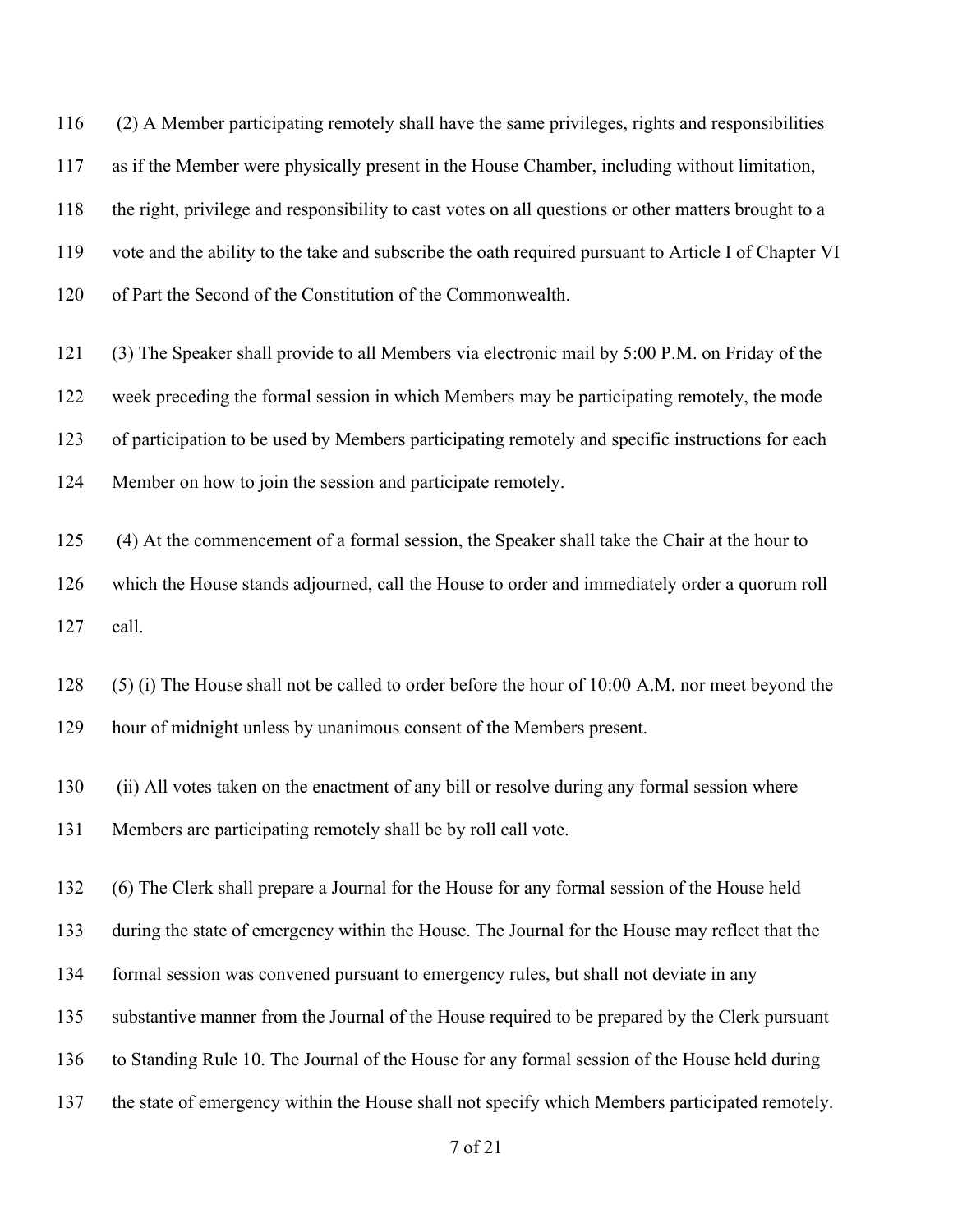(b)(1) The Speaker shall preside from within the House Chamber over any formal session of the House where any Member is participating remotely. The Minority Leader, Chair of the committee on Ways and Means, Ranking Minority Member of the committee on Ways and Means, the House Chair and Ranking Minority Member of the joint committee from which any bill being debated at the formal session has been reported, or their designees, and the division monitors may also be physically present. All other Members are strongly encouraged to participate remotely in a formal session.

 (2) Officers and employees essential to the conduct of the formal session may be present in the House Chamber during a formal session with the express authorization of the Speaker in consultation with the Minority Leader. The Speaker and Minority Leader may have one employee from their office present in the House Chamber during a formal session. No other officer or employee shall be physically present in the House Chamber unless deemed essential to the conduct of the formal session by the Speaker.

 (3) All Members, officers and employees physically present in the House Chamber during a formal session shall maintain social or physical distancing and shall undertake any other mitigation measures ordered by the Speaker. Court Officers shall strictly enforce social or physical distancing by and between Members, officers and employees in and around the House Chamber, including a 6-foot buffer zone between any Members, officers and employees physically present in the House Chamber. Any Member, officer or employee in violation of the House's social or physical distancing protocol shall be removed from the House Chamber.

 Emergency Rule 3. (a) For purposes of this emergency rule, "bill or resolve" shall mean any bill or resolve, other than the General Appropriation Bill.

## of 21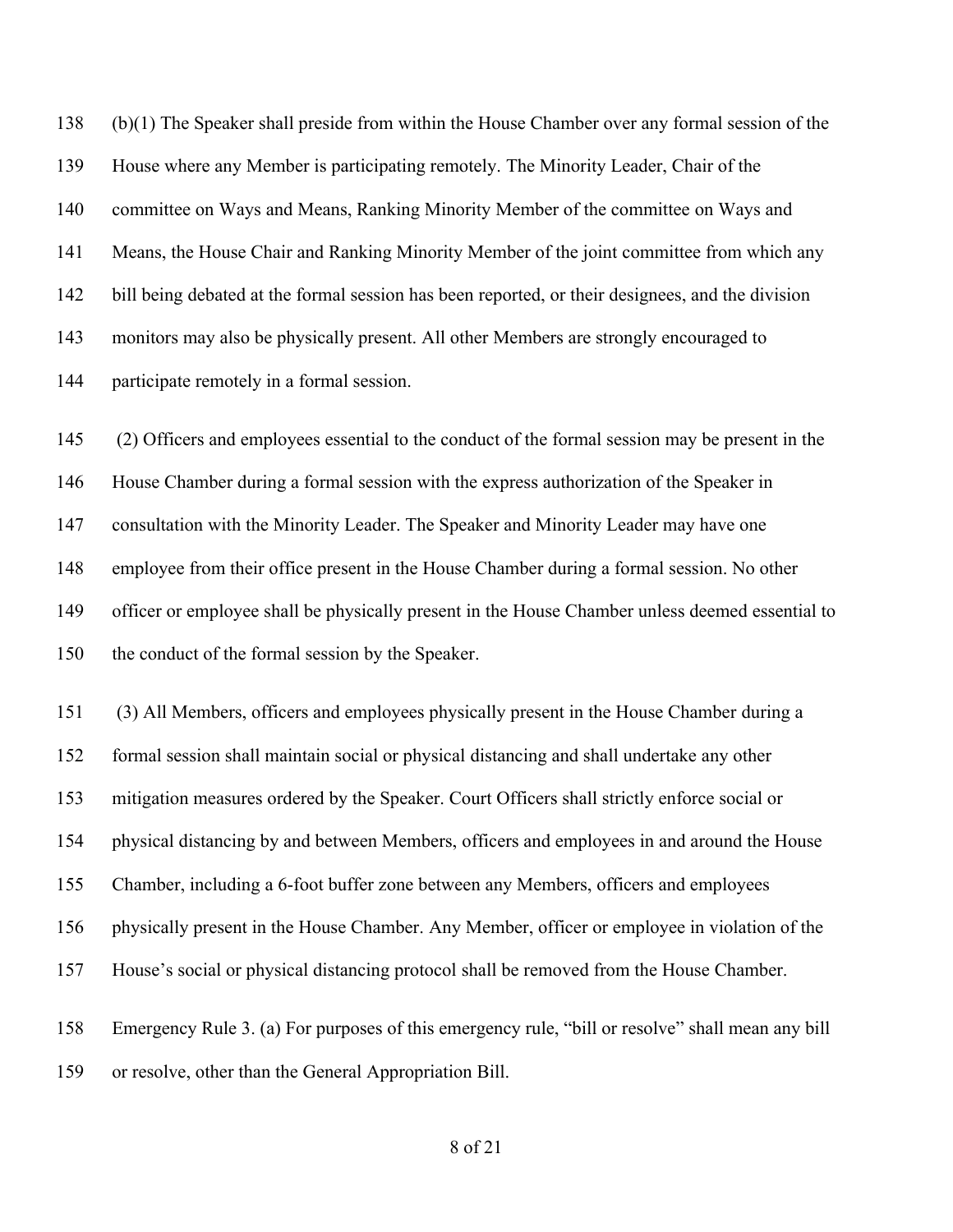(b)(1) Any bill or resolve to be considered by the House at a formal session shall be available to all Members electronically and to the public via the Internet in a format to be determined by the Speaker in consultation with the Clerk no later than 12:00 P.M. the day prior to consideration thereof by the House in a formal session.

 (2) When the House considers any bill or resolve, it shall be read a second time and, subsequent to the consideration of any amendments recommended by a committee or committees, it shall forthwith be considered by the House, the question being on ordering it to a third reading, without any other amendments. A bill or resolve so ordered to a third reading shall be immediately referred to the committee on Bills in the Third Reading and, upon being released by said committee, it shall be read a third time and shall then be open to amendments, the main question being on passing the bill or resolve to be engrossed.

 (c)(1) Notwithstanding Standing Rule 33A, amendments to any bill or resolve to be considered by the House at a formal session shall be filed with the Clerk in a format to be determined by the Clerk by 5:00 P.M. on the day the bill is made available to the Members pursuant to subsection (b). The Clerk shall print each amendment so filed and such printed copy shall be considered to be the official amendment for that bill.

 (2) Notwithstanding Standing Rule 33A, the committee on Ways and Means may direct the Clerk to categorize, with the assistance of the committee, the subject-matter of amendments to any bill or resolve to be considered at a formal session and arrange such amendments for consideration sequentially by subject as appearing in the bill or resolve or as otherwise determined by the committee.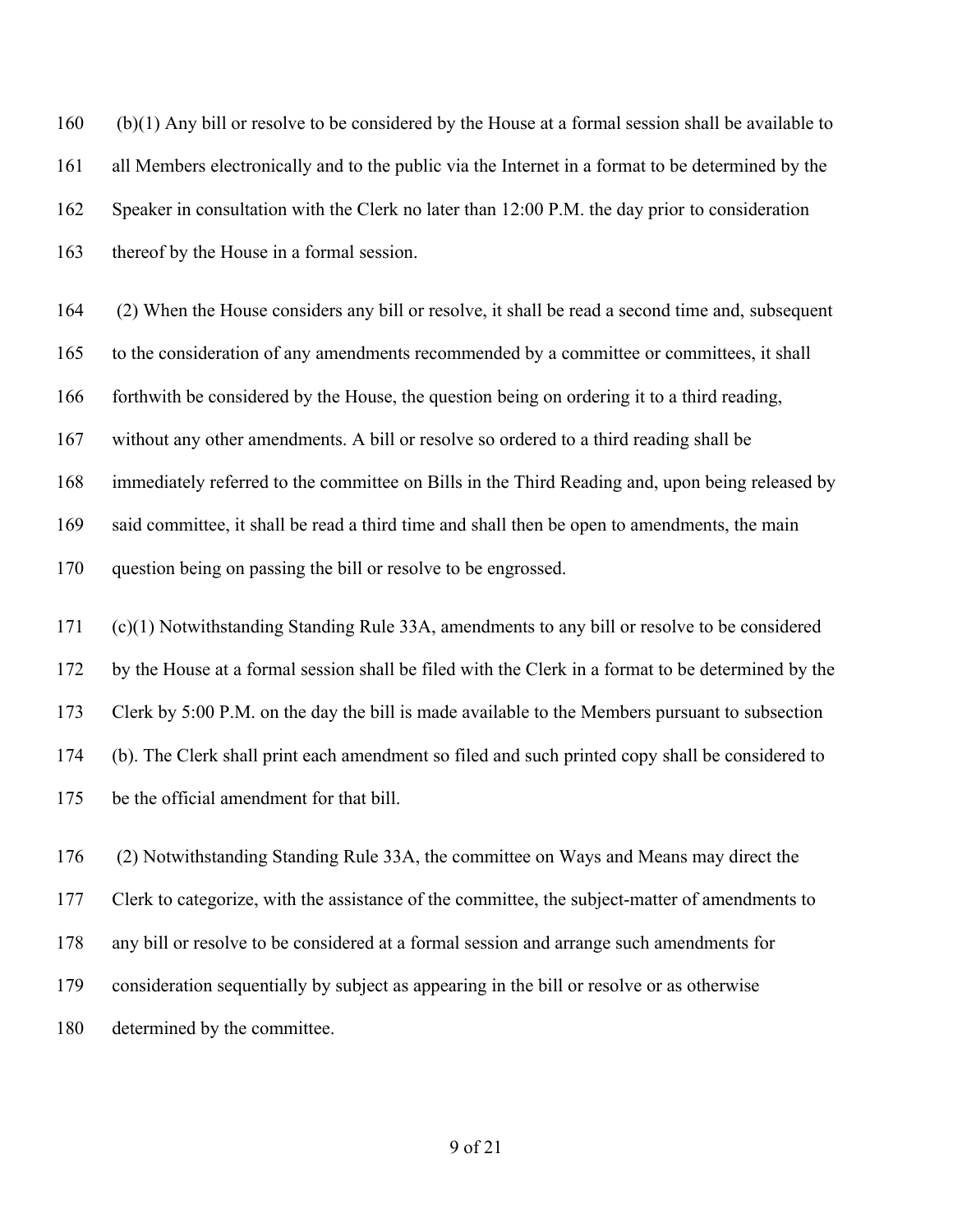(3) Before the main question on any bill or resolve is placed before the House, an amendment may be postponed or withdrawn at the request of the primary sponsor of the amendment or postponed by the committee on Ways and Means. In the event that the committee on Ways and Means directs the Clerk to categorize amendments pursuant to paragraph (2), further consideration of any amendment so postponed shall take place immediately subsequent to consideration of the amendments within the particular subject-matter to which the postponed amendment was assigned pursuant to paragraph (2); provided, that if more than 1 amendment is so postponed, subsequent consideration of said amendments shall be in the order determined by the committee on Ways and Means; and provided further, an amendment so postponed shall not be subsequently considered outside of its assigned subject-matter. The committee on Ways and Means may submit perfecting or substitute amendments for any bill or resolve to be considered by the House at a formal session, including, but not limited to, an amendment consolidating more than 1 amendment; provided, however, that an amendment may be removed from a consolidated amendment at the request of the primary sponsor of said amendment for the purpose of it being offered as an amendment in the first degree to the bill under consideration.

 (4) Except for consolidated amendments or perfecting amendments offered by the committee on Ways and Means pursuant to paragraph (3), no proposition on a subject different from the amendment under consideration shall be admitted under color of a further amendment to the bill being considered by the House.

200 (5) Any amendment may be removed from a consolidated amendment offered pursuant to 201 paragraph (3) by the primary sponsor of the amendment. Any such amendment so removed from a consolidated amendment shall be offered as an amendment to the bill being considered by the House, to be acted upon in the first degree before action is taken on the consolidated amendment,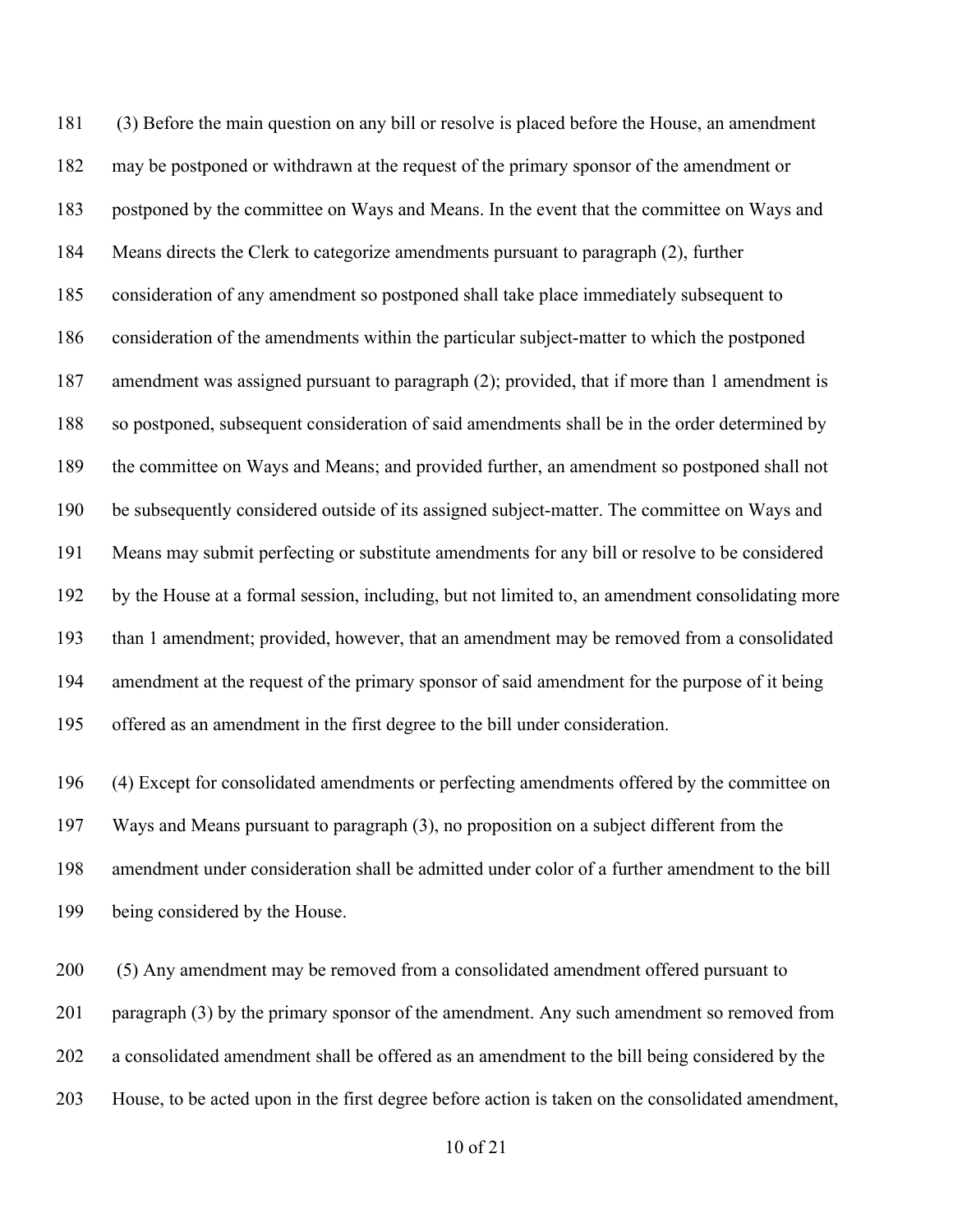except that any amendment so removed from the consolidated amendment may be moved by the committee on Ways and Means from 1 subject category to any category not yet disposed of in consideration of the resolve or bill.

 (6) Notwithstanding Standing Rule 74, consolidated amendments offered pursuant to paragraph (3) may not be divided.

(7) Any amendment not complying with this emergency rule shall be considered withdrawn.

Emergency Rule 4. (a) Standing Rules 20, 20A, 20B and 21 shall apply to the General

Appropriation Bill considered by the House during a formal session unless said standing rules

conflict with this rule; in which case this rule shall control.

 (b) Amendments to the General Appropriation Bill shall be properly filed with the Clerk in an electronic format to be determined by the Clerk as directed by the Speaker; provided that the Clerk shall notify by electronic communication the primary sponsor of each amendment of the receipt of such amendment and the number assigned by said Clerk to the amendment; provided further, that the Clerk shall print each amendment so filed electronically and such printed copy 218 shall be considered to be the official amendment for that bill.

(c) Notwithstanding Standing Rule 20B, any amendment to the General Appropriation Bill

relative to enhancing or reducing revenue shall be considered prior to the third reading of said

221 bill to be in order, and all other amendments to the General Appropriation Bill shall be

considered subsequent to the third reading of said bill.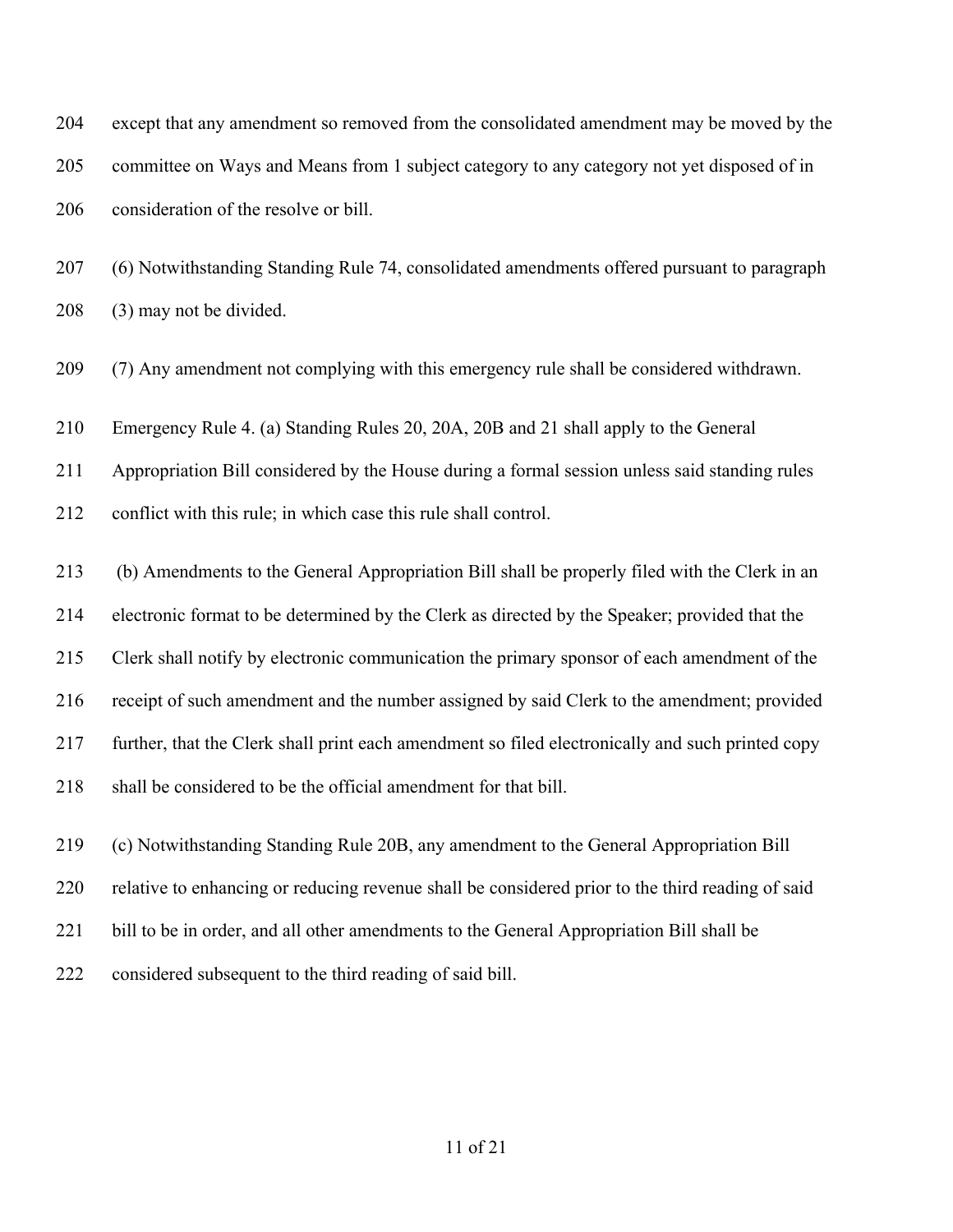223 (d) Except for consolidated amendments or perfecting amendments offered by the committee on Ways and Means, no proposition on a subject different from the amendment under consideration shall be admitted under color of a further amendment to the General Appropriation Bill.

(e) No amendment to the General Appropriation Bill: (i) that amends or notwithstands sections

227 2DDDD through 2EEEE, inclusive, of chapter 29 of the General Laws, (ii) that amends or

notwithstands chapter 23K of the General Laws, except for subclause (j) of clause (2) of section

59 of said chapter 23K and section 63 of said chapter 23K, or (iii) that amends or notwithstands

chapter 194 of the acts of 2011, except for section 95 of said chapter 194, shall be in order.

 (f) Notwithstanding Standing Rule 20A, any amendment may be removed from the consolidated amendment by the primary sponsor of the amendment. Any such amendment so removed from a consolidated amendment shall be offered as an amendment to the General Appropriation Bill, to be acted upon in the first degree before action is taken on the consolidated amendment, except that any amendment so removed from the consolidated amendment may be moved by the committee on Ways and Means from 1 subject category to any category not yet disposed of in the General Appropriation Bill.

 (g) A consolidated amendment to the General Appropriation Bill, offered by the committee on Ways and Means, shall contain a fiscal note indicating its total expenditures.

(h) Notwithstanding Standing Rule 74, consolidated amendments may not be divided.

 (i) Any amendment to the General Appropriation Bill not complying with this emergency rule shall be considered withdrawn; provided that, in the case of the General Appropriation Bill, any such amendments shall be published as part of the amendment list published by the committee on Ways and Means.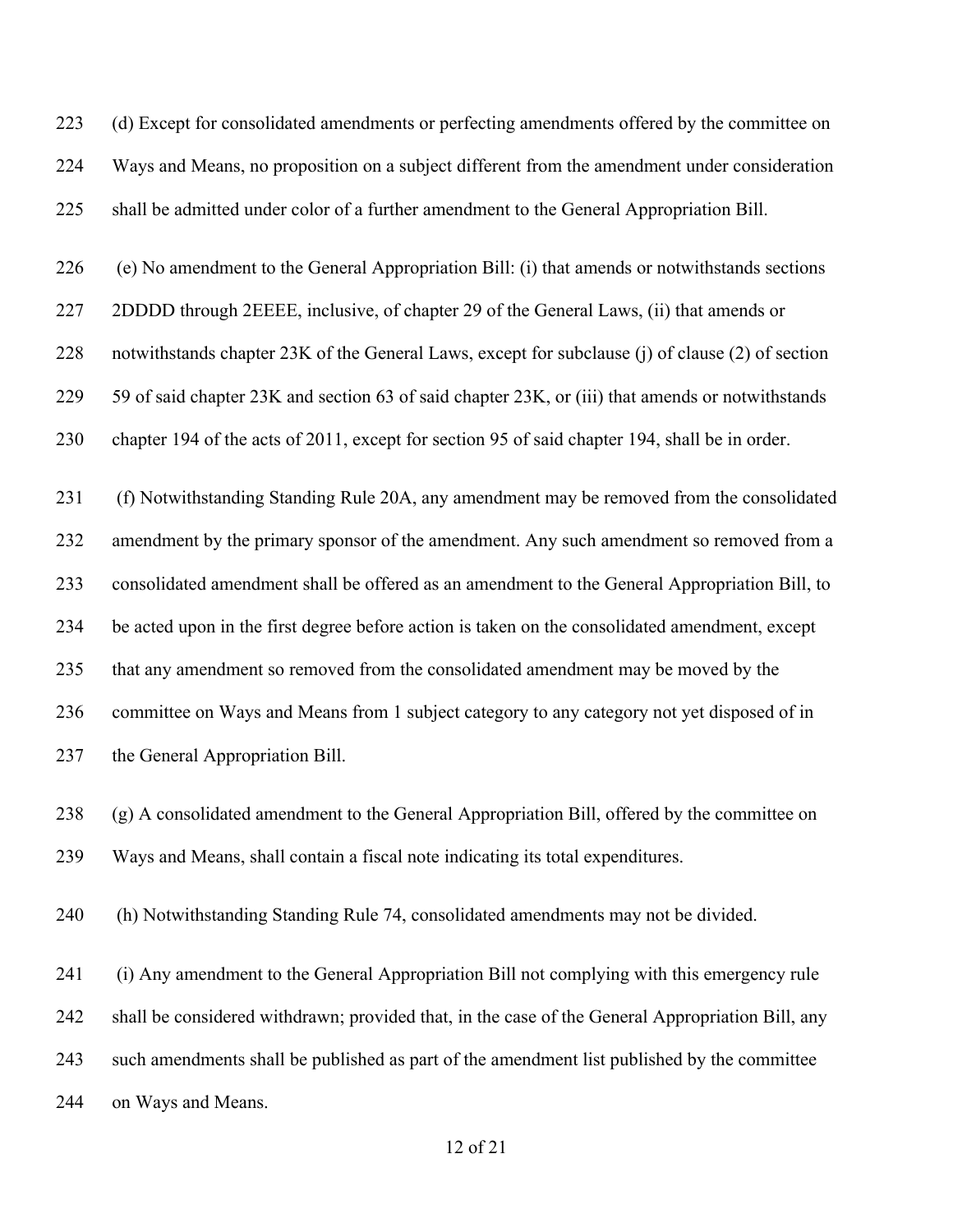(j) Except as otherwise provided in this emergency rule, all amendments to the General

Appropriation Bill shall be in compliance with Standing Rule 20A.

 Emergency Rule 5. (a) A Member participating remotely may make any motion authorized pursuant to the standing rules, raise a point of order, raise a point of personal privilege, or raise a point of parliamentary inquiry. Members participating remotely shall notify their division monitor of their desire to make a motion, raise a point of order, raise a point of personal privilege or raise a point of parliamentary inquiry. The division monitor shall immediately notify the Speaker who shall recognize the Member seeking to make a motion, raise a point of order, raise a point of personal privilege or raise a point of parliamentary inquiry. No Member shall interrupt another Member while that Member is speaking, including to request that the Member speaking yield, except for the reasons authorized herein.

 (b) A vote on any motion made pursuant to subsection (a) shall be conducted by voice vote as prescribed by subsection (b) of Emergency Rule 7, unless the Constitution or the standing rules specifically require a roll call vote.

 (c) A motion made by a Member participating remotely may be made and submitted by the division monitor for the floor division of the House wherein the seat assigned to said Member 261 pursuant to Standing Rule 79 is located.

 Emergency Rule 6. (a) A Member participating remotely wishing to speak on any question before the House shall notify the monitor for the floor division of the House wherein the seat assigned to said Member pursuant to Standing Rule 79 is located as follows:

 (i) A Member wishing to speak on a bill, resolve or the General Appropriation Bill, or an amendment thereto, shall notify their floor division monitor no later than 10:00 A.M. on the day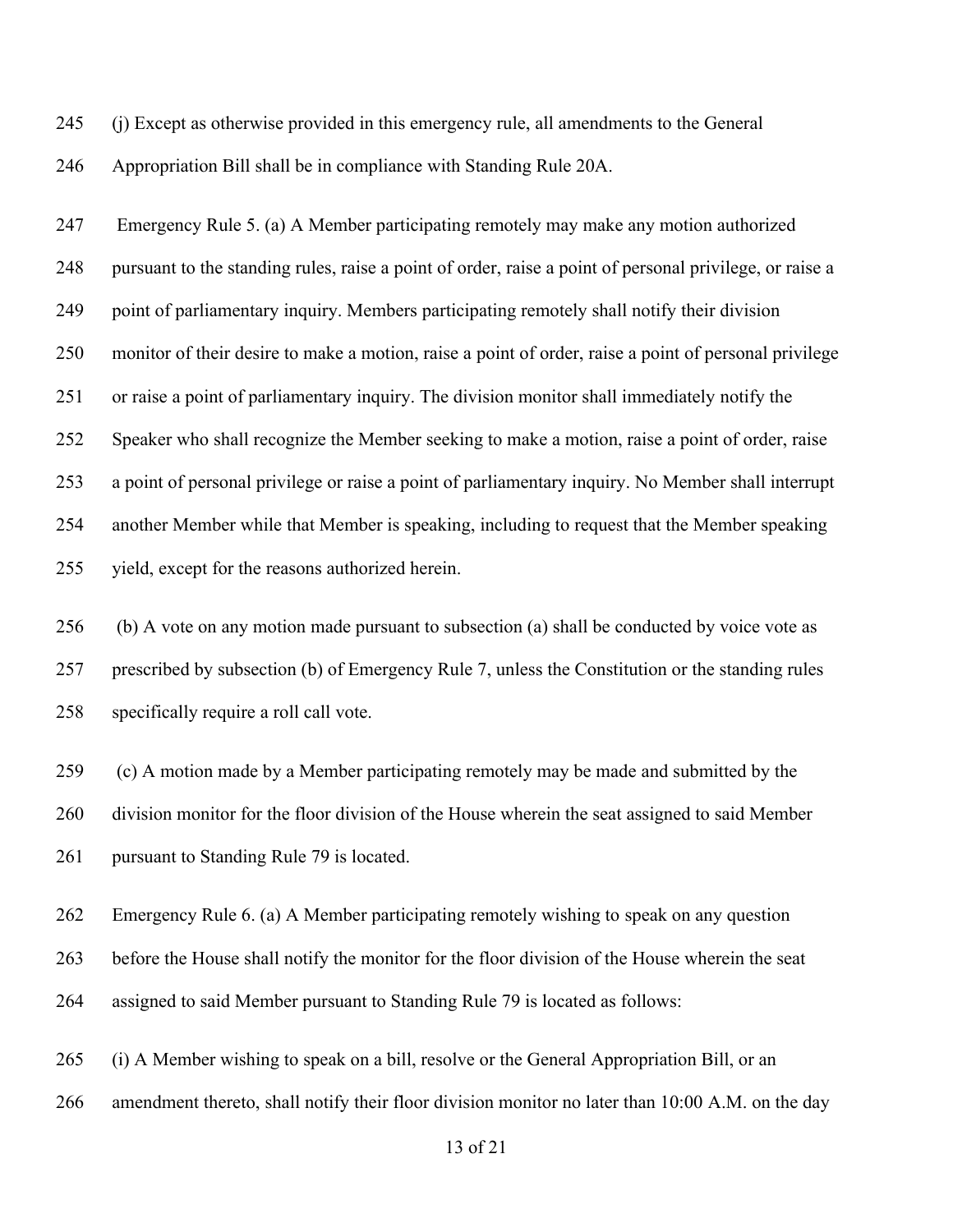that the bill, resolve, General Appropriation Bill, or amendment thereto, is scheduled to be considered by the House. Said notification shall include: (1) the number of the bill, resolve General Appropriation Bill, or amendment thereto, that the Member wishes to speak to; and (2) whether the Member wishes to speak in favor of or in opposition to the bill, resolve, General Appropriation Bill, or amendment thereto.

 (ii) A Member wishing to speak on a consolidated amendment shall notify their floor division monitor no later than 30 minutes after the consolidated amendment shall have been first filed with the Clerk and made available electronically to the Members. Said notification shall include: (1) the number or letter of the consolidated amendment the Member wishes to speak to; and (2) whether the Member wishes to speak in favor of or in opposition to the consolidated amendment.

 (iii) A Member wishing to speak on a conference committee report filed pursuant to Joint Rule 11B shall notify their floor division monitor no later than 10:00 A.M. on the day the conference committee report is scheduled to be considered by the House. Said notification shall include: (1) the bill number of the conference committee report; and (2) whether the Member wishes to speak in favor of, or in opposition to the report. The provisions of this paragraph shall be inoperative if the conference committee report is filed later than 8:00 P.M. on the day preceding its consideration by the House.

 (b) The monitor for each division shall prepare a list of Members of their division notifying the monitor of said Member's desire to speak in favor of a question before the House and a list of Members of their division notifying the monitor of said Member's desire to speak in opposition to a question before the House. Each list shall be arranged in order of the time the monitor received the notification with the notification received the earliest being first.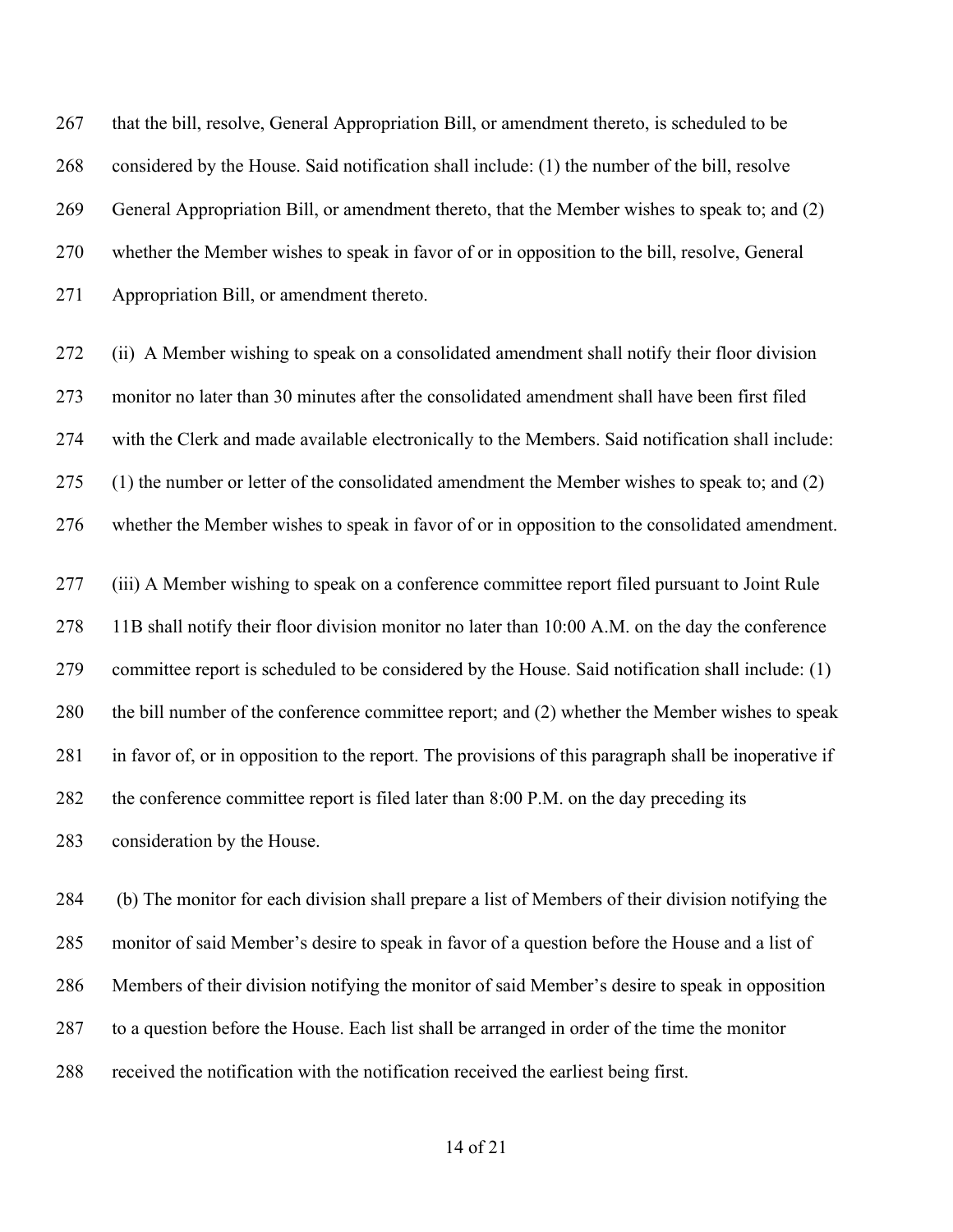(c) Upon completion of the lists required pursuant to subsection (b), the monitors for each division shall transmit the lists to the Speaker and the Minority Leader. The Speaker shall combine the lists received from each of the division monitors and, in consultation with the Minority Leader, shall prepare a consolidated list of Members notifying their monitor of the Member's desire to speak in favor of a question before the House and a consolidated list of Members of their division notifying the monitor of said Member's desire to speak in opposition to a question before the House.

 (d) The Speaker shall distribute the lists compiled pursuant to subsection (c) to all Members electronically prior to the commencement of the formal session. The Speaker shall distribute the 298 list compiled pursuant to subsection  $(a)(ii)$  as soon as practicable upon completion.

 (e) The consolidated lists prepared by the Speaker pursuant to subsection (c) and distributed to the membership pursuant to subsection (d) shall be the order in which Members are recognized during the debate of the respective question. In recognizing Members from said lists, the Speaker shall, to the extent practicable, alternate between Members wishing to speak in favor of the question and Members wishing to speak in opposition to the question.

 (f) A Member participating remotely may, in lieu of speaking on a bill, resolve, amendment, consolidated amendment or a conference committee report, submit written remarks in favor of, or in opposition to, any bill, resolve, amendment, consolidated amendment or conference committee report to the Clerk before the adjournment of the formal session in which said bill, resolve, amendment, consolidated amendment or conference committee report was considered by the House. Said remarks shall be transmitted to the Clerk electronically in a format prescribed by the Clerk. The Clerk shall include any remarks submitted by a Member participating remotely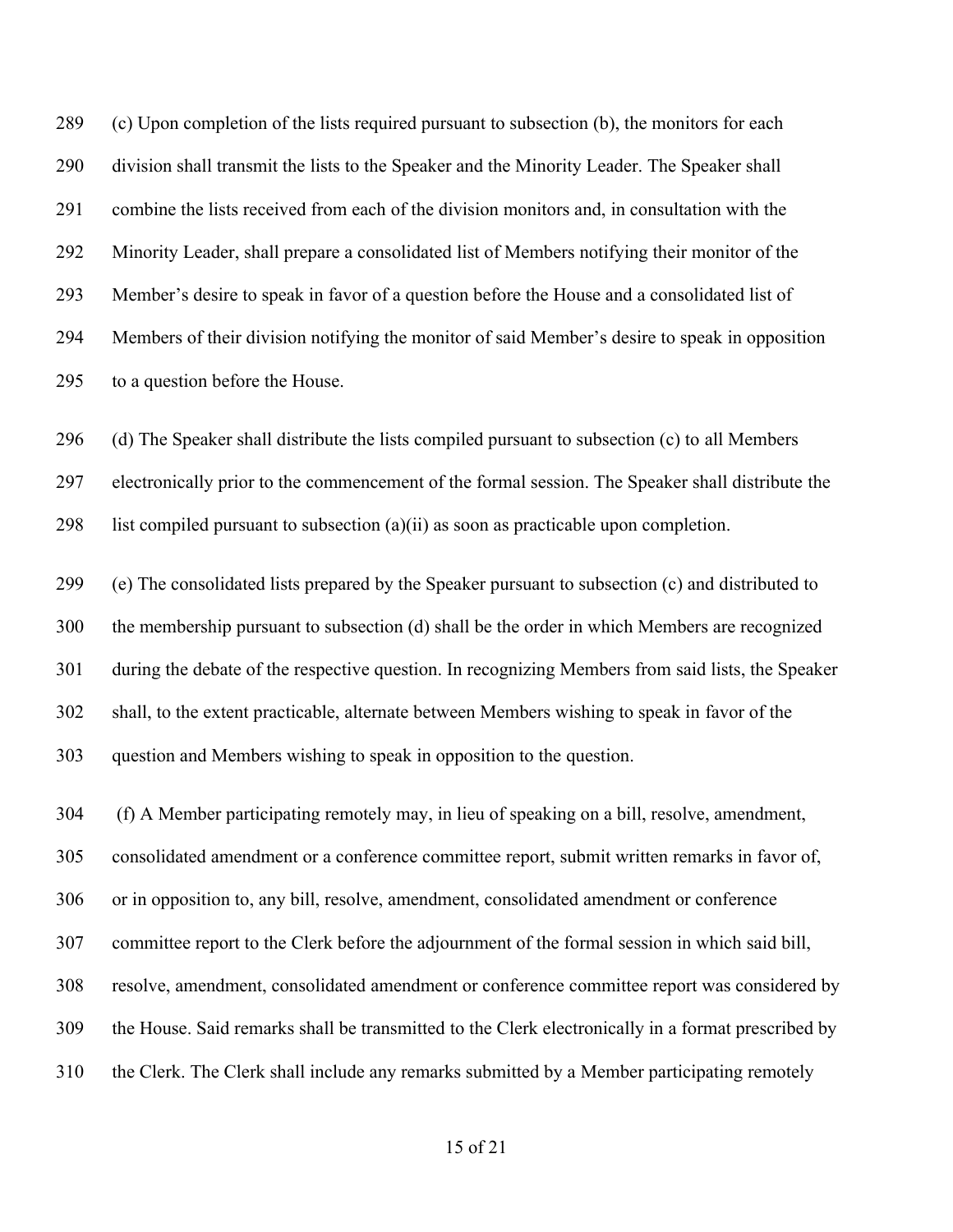pursuant to this section in the Journal of the House required to be kept by the Clerk pursuant to Standing Rule 10 and Emergency Rule 2.

 Emergency Rule 7. (a) Notwithstanding Standing Rules 50 through 52, inclusive, during a formal session where Members are participating remotely a vote on any question shall be by either a voice vote of the Members present and voting pursuant to subsection (b) or a roll call vote of the Members present and voting pursuant to subsection (c). Any question that would require a standing vote under the Standing Rules shall be decided by a voice vote of the Members present and voting pursuant to subsection (b).

 (b) When a question is put, the sense of the House shall be taken by the voices of the Members, and the Speaker shall first announce the vote as it appears to the Speaker by the sound. If the Speaker is unable to decide by the sound of the voices, or if the announcement made thereupon is doubted by a Member, the Speaker shall order the division monitors to ascertain the number of Members within in their division voting in the affirmative and the number of Members within in their division voting in the negative, without further debate upon the question. The division monitors shall report the total vote of their division count to the Speaker. After receiving the reports of the total vote counts from each of the division monitors, the Speaker shall tally said votes and then announce the vote.

 (c) The sense of the House shall be taken by yeas and nays whenever required by 10 percent of the Members elected or when required pursuant to the Constitution of the Commonwealth. The Speaker shall state the pending question and shall order the division monitors to commence the roll call of the Members. The division monitors shall call the roll of the Members assigned to said division in alphabetical order. The division monitors shall record the votes of each Member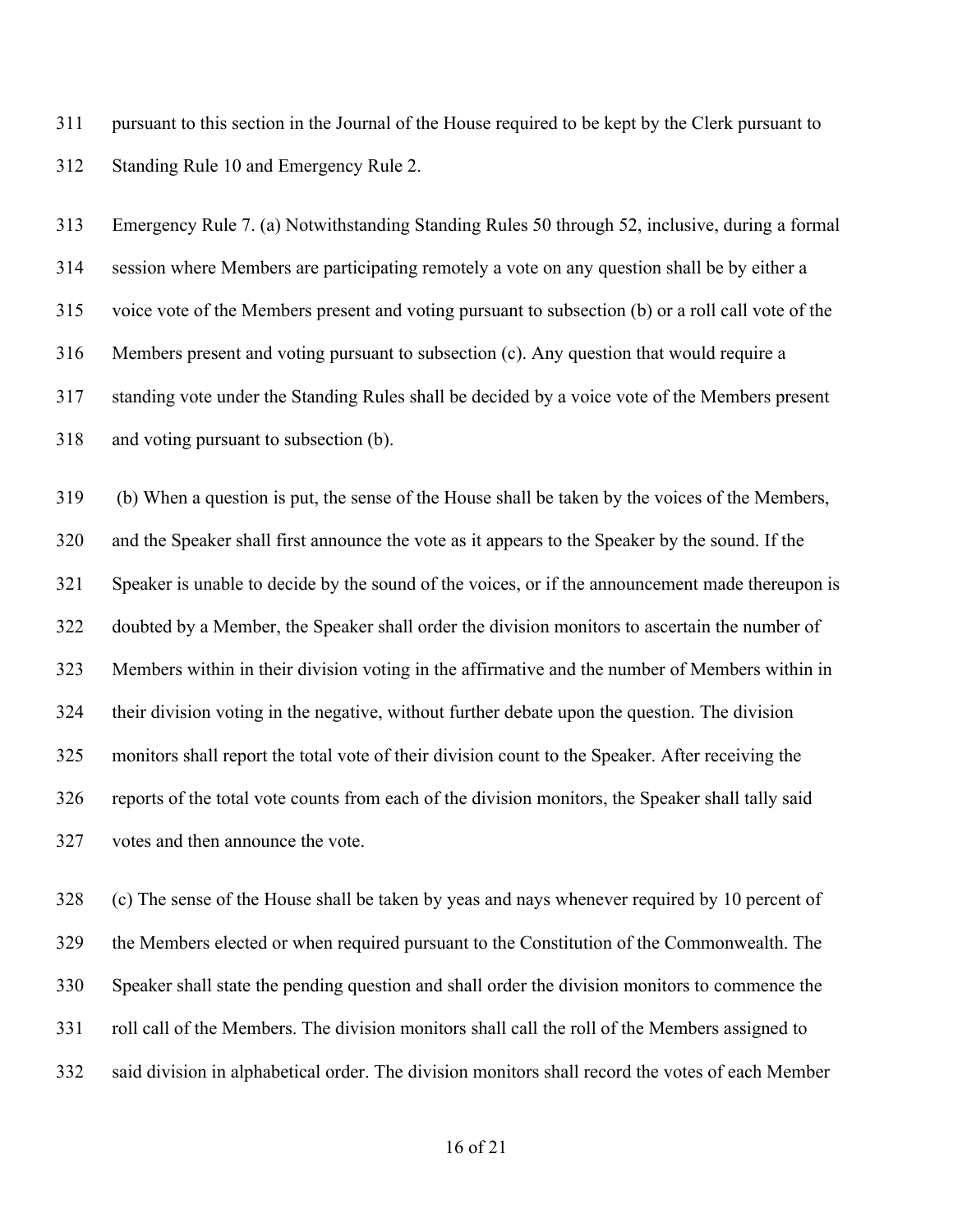on a form prescribed by the Clerk. Upon completion of the roll call, the division monitors shall sign the form upon which the roll call for their division was recorded and submit the completed form to the Clerk. The Clerk shall tally the votes of the Members of each division and shall enter the votes into the electronic roll call machine. Upon completion of the tally and the entry of the votes into the electronic roll call machine, the Clerk shall notify the Speaker that the vote has been completed. Upon instruction from the Speaker, the Clerk shall display the tally of the vote on the 2 monitors in the House Chamber. The Speaker shall then announce the vote.

 (d) If a Member doubts the presence of a quorum, the Speaker shall order the division monitors to ascertain the number of Members within in their divisions who are present. Any Member confirmed by the division monitor to be participating remotely shall be considered present. The division monitors shall report the total number of Members present to the Speaker. After receiving the reports of the total number of Members present from each of the division monitors, the Speaker shall tally the numbers and then announce the number of Members present. If, after tallying the numbers from each of the division monitors a quorum is not present, the Speaker shall order a roll call vote pursuant to subsection (c).

 (e) The call for yeas and nays shall be decided without debate. If the yeas and nays have been ordered before the question is put, the proceedings under subsection (b) shall be omitted.

 (f) Except as heretofore provided, any Member who shall vote or attempt to vote for another Member or any person not a Member who votes or attempts to vote for a Member, or any Member or other person who willfully tampers with or attempts to impair or destroy in any manner whatsoever the voting equipment used by the House, or change the records thereon shall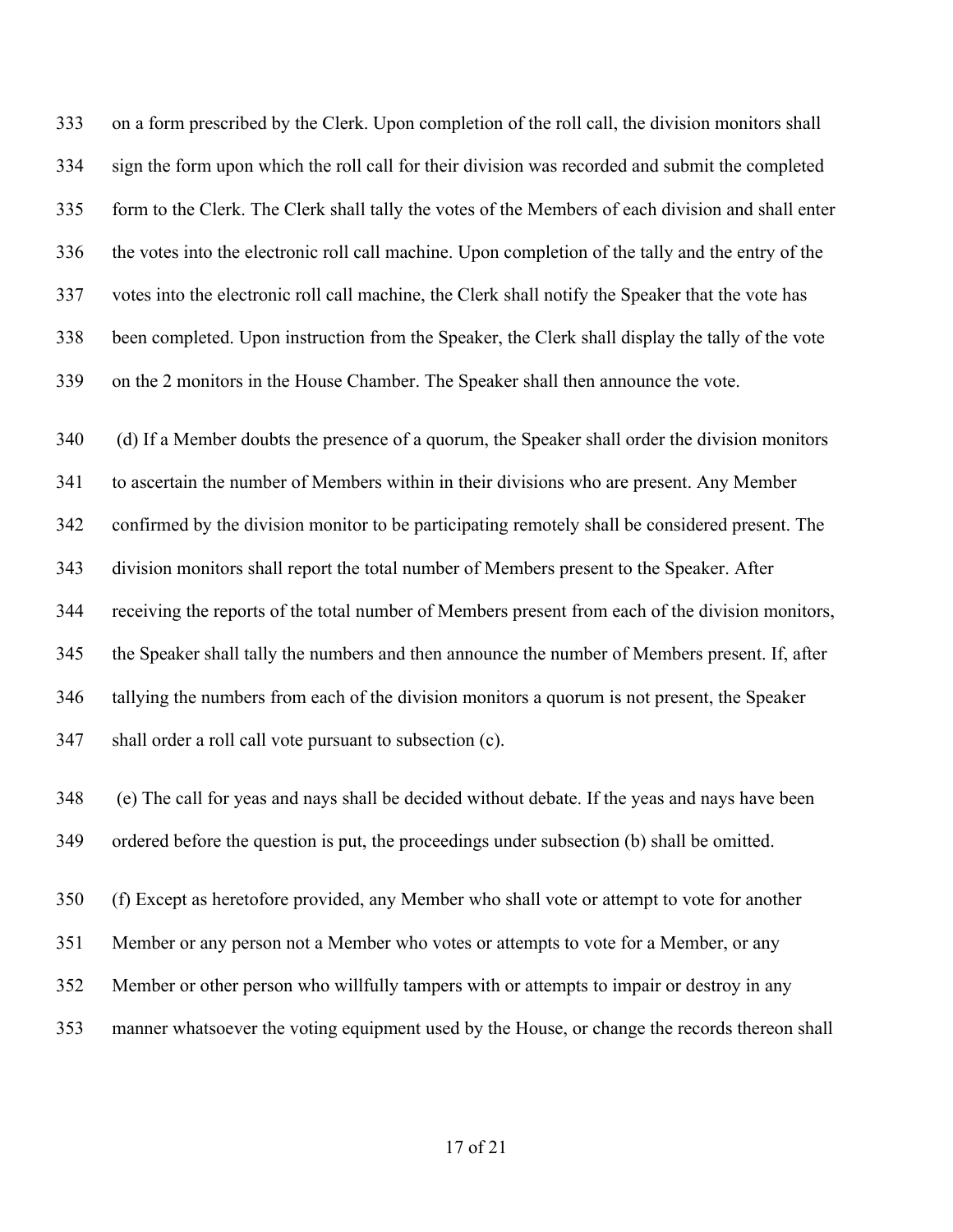be punished in such manner as the House determines; and provided further, that such a violation shall be reported to the committee on Ethics.

Emergency Rule 8. No consolidated amendment to any bill offered by the committee on Ways

and Means shall be considered by the House until the expiration of at least 30 minutes after the

consolidated amendment shall have been first filed with the Clerk and made available

 electronically to the Members. This rule shall not be suspended unless by unanimous consent of the Members present.

Emergency Rule 9. No consolidated amendment to any bill offered by the committee on Ways

and Means shall be adopted except by a roll call vote.

 Emergency Rule 10. Notwithstanding any standing rule to the contrary, with the approval of the Speaker, a Member, officer or employee may take photographs and videos of, and in, the House Chamber provided said photographs or videos are to facilitate the remote participation in the formal session by a Member.

 Emergency Rule 11. (a) Notwithstanding any standing rule to the contrary, unless authorized pursuant to subsection (b) or subsection (c), no Member participating in a formal session shall be recognized more than once on any question before the House without unanimous consent or on any question before the House for more than 10 minutes without unanimous consent.

(b) The following Members may, notwithstanding subsection (a), be recognized more than once

on any question before the House: (1) the Minority Leader; (2) the Member carrying the report of

the committee; (3) and the Ranking Minority Member of the committee reporting the bill.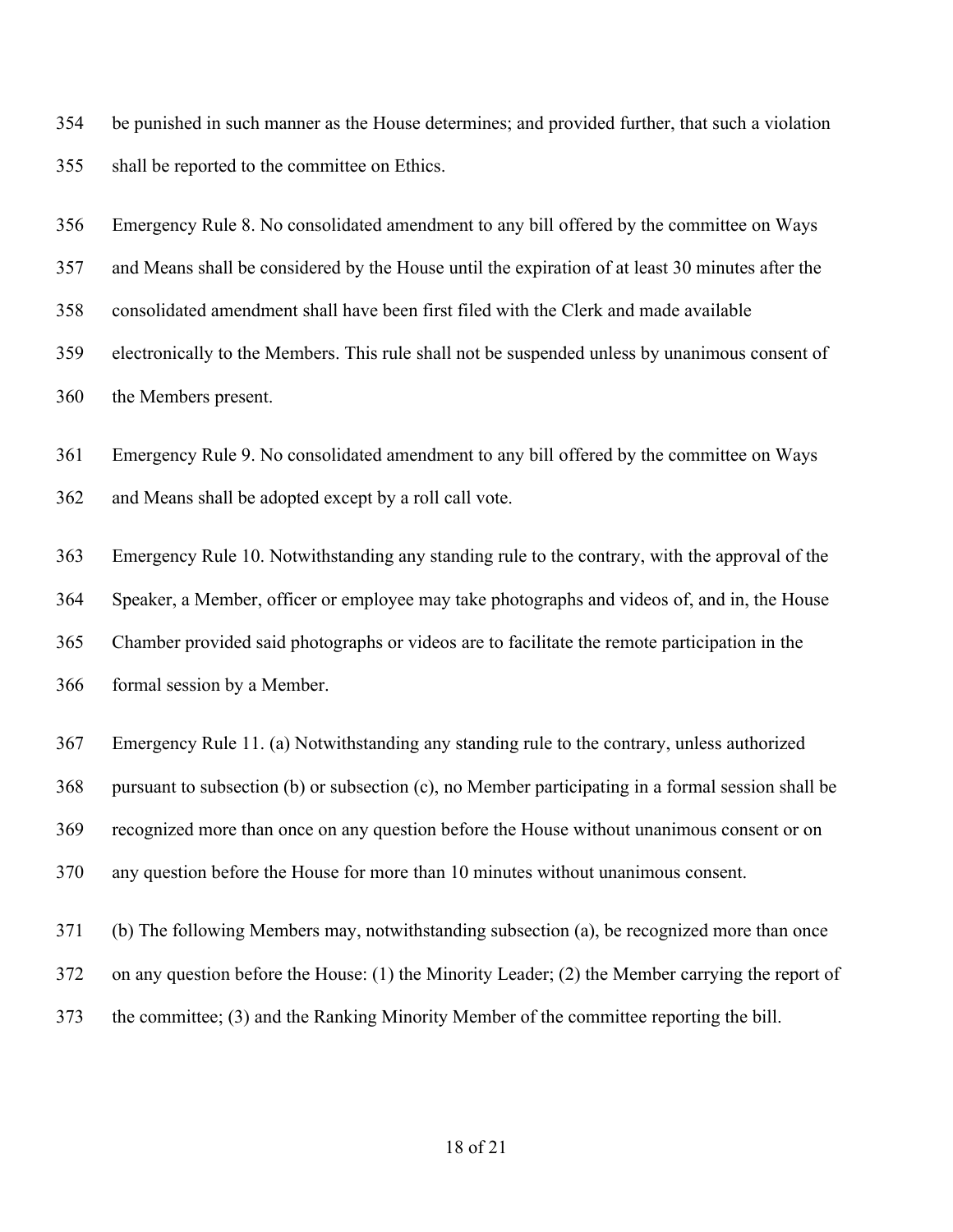(c) Notwithstanding subsection (a), after all Members have been recognized pursuant to Emergency Rule 6, a Member who is the primary sponsor of a bill, resolve or an amendment, or a designee of said Member, may, in addition to being recognized pursuant to Emergency Rule 6, be recognized for purposes of providing rebuttal or further explanation. If a Member who is the primary sponsor of a bill, resolve or amendment or their designee is recognized pursuant to this subsection a Member from the opposite political party designated by the Member carrying the report of the committee or the Ranking Minority Member of the committee reporting the bill may also be recognized in addition to being recognized pursuant to Emergency Rule 6. No Member shall be recognized pursuant to this subsection for more than 5 minutes without unanimous consent.

 Emergency Rule 12. Notwithstanding any standing rule to the contrary, any formal session where Members are participating remotely shall be webcast live on the General Court website. Audio or video recordings of all such sessions shall be made available to the public on the General Court website. All House sessions conducted by electronic means shall be broadcast on House television.

 Emergency Rule 13. Notwithstanding any standing rule to the contrary, no technical failure that breaks the remote connection of a Member or Members of the House of Representatives participating remotely in a formal session shall invalidate any action taken by the House of Representatives.

 Emergency Rule 14. Notwithstanding Standing Rule 49, Members participating remotely may vote in a quorum roll call.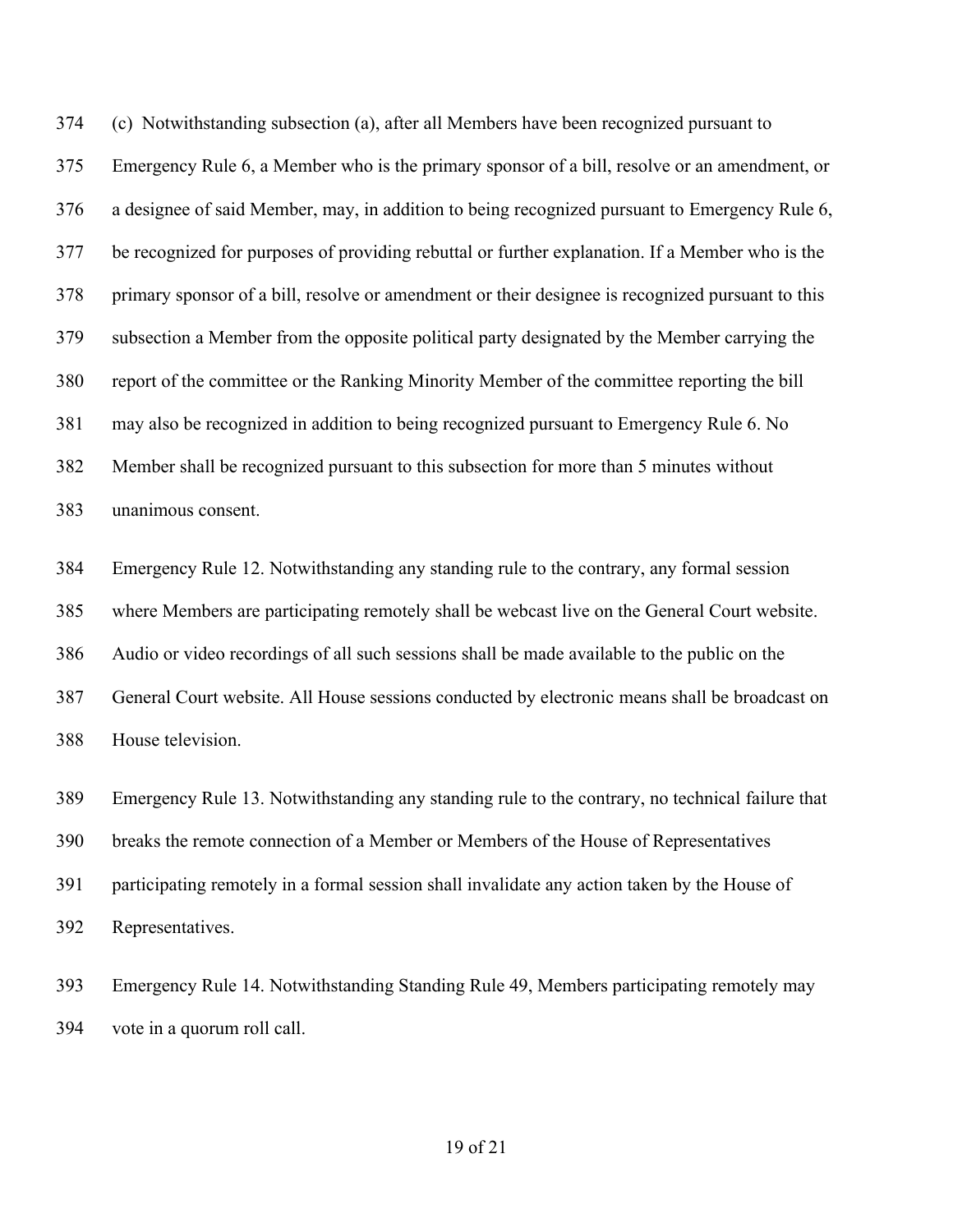Emergency Rule 15. Upon completion of the tally by the Clerk and the announcement of the vote

by the Speaker, the results of all roll calls conducted pursuant to subsection (c) of Emergency

Rule 7 shall be posted on the General Court website.

Emergency Rule 16. Standing Rule 1A, Standing Rule 80 and Standing Rule 82 are hereby

waived for the duration of the emergency.

Emergency Rule 17. Except as otherwise indicated, Emergency Rules 1 through 20, inclusive,

shall not be suspended unless by a 2/3 vote of the Members present and voting. Debate upon a

motion for the suspension of Emergency Rules 1 through 20, inclusive, shall be limited to 15

minutes and no Member shall speak for more than 3 minutes.

 Emergency Rule 18. The provisions of any standing or emergency rules pertaining to procedures of the House may be suspended and alternative procedures may be used if said alternative methods are approved by a 2/3 majority of the committee on Rules and approved, in writing, by the Speaker and the Minority Leader. Upon a two-thirds vote of the Rules Committee and approval of the Speaker and Minority Leader, the Committee shall notify the Clerk in writing of 409 the suspension of the provisions of any standing or emergency rules pertaining to procedures of the House and any alternative procedures approved. Upon receipt of a notification by the Committee, the Clerk shall immediately inform Members via electronic mail of the suspension of 412 the provisions of any standing or emergency rules pertaining to procedures of the House and any alternative procedures approved.

 Emergency Rule 19. Except to the extent that they conflict with Emergency Rules 1 through 20, inclusive, the standing rules shall remain in full force and effect.